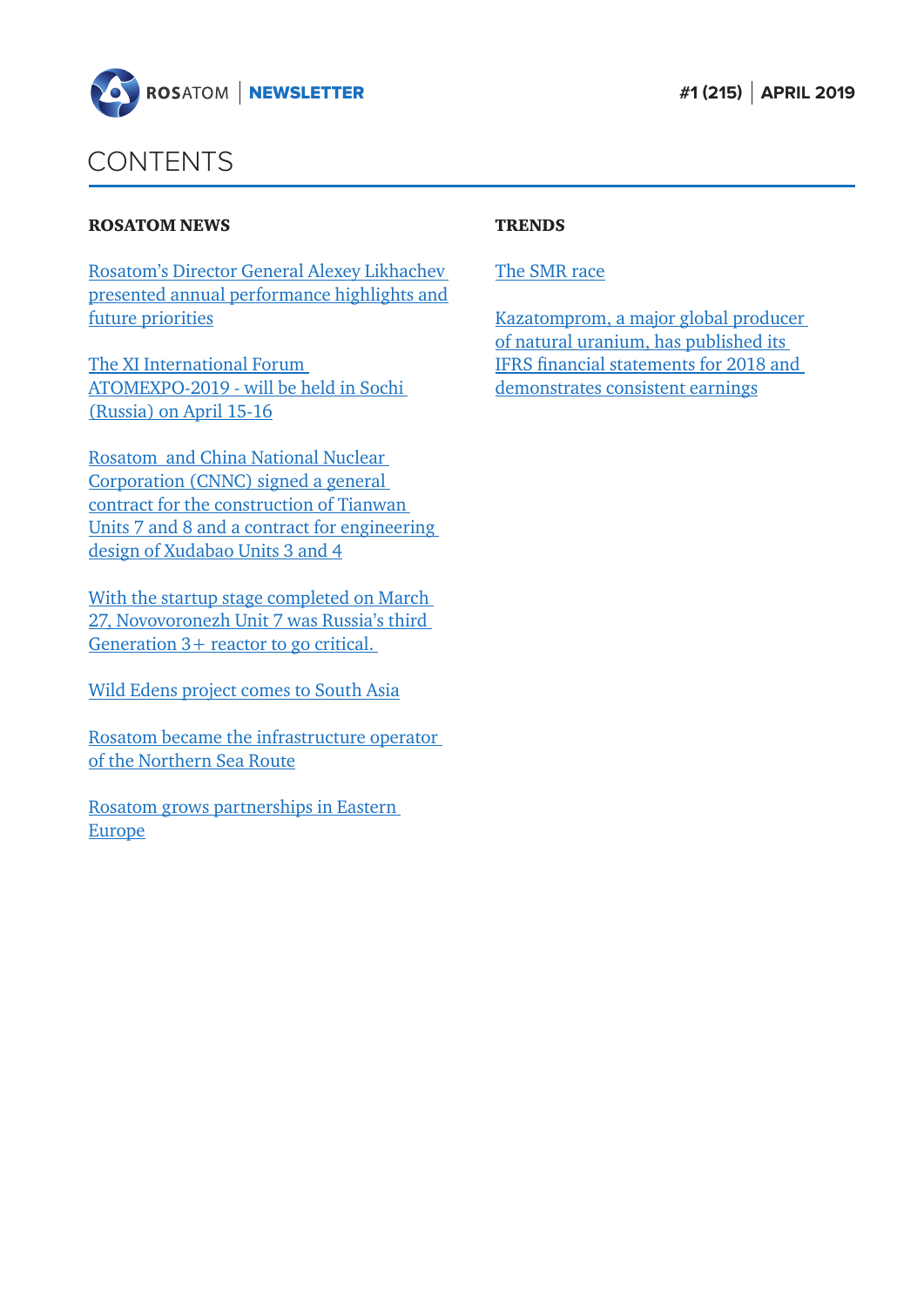<span id="page-1-0"></span>



# **Performance Highlights and Plans**

**Rosatom's Director General Alexey Likhachev presented annual performance highlights and future priorities in early March.**

Two new reactors – at Leningrad NPP and Rostov NPP – were commissioned in 2018. Notably, the unit at Rostov NPP was put into operation three months ahead of schedule.

In addition, Novovoronezh Unit 7 achieved criticality in February 2019. With low power tests already completed, the unit is planned to be commissioned by the end of 2019. It means that there are currently three

Generation III + VVER-1200 units operating in Russia.

Another major achievement of 2018 was the startup of reactors onboard Akademik Lomonosov, the first ever floating nuclear power plant. It will soon be transported to its deployment site in the port of Pevek (Russia's northernmost town) where it will replace the retiring capacity of Bilibino NPP and a local heating station. A sea-going low

#### **Facts & Figures**

#### **ROSATOM'S ACHIEVEMENTS**

CONSOLIDATED REVENUE: over RUB 1 trillion (USD 15.3 billion)\* ELECTRIC POWER GENERATED: 204.3 billion kWh

\*According to the Russian Accounting Standards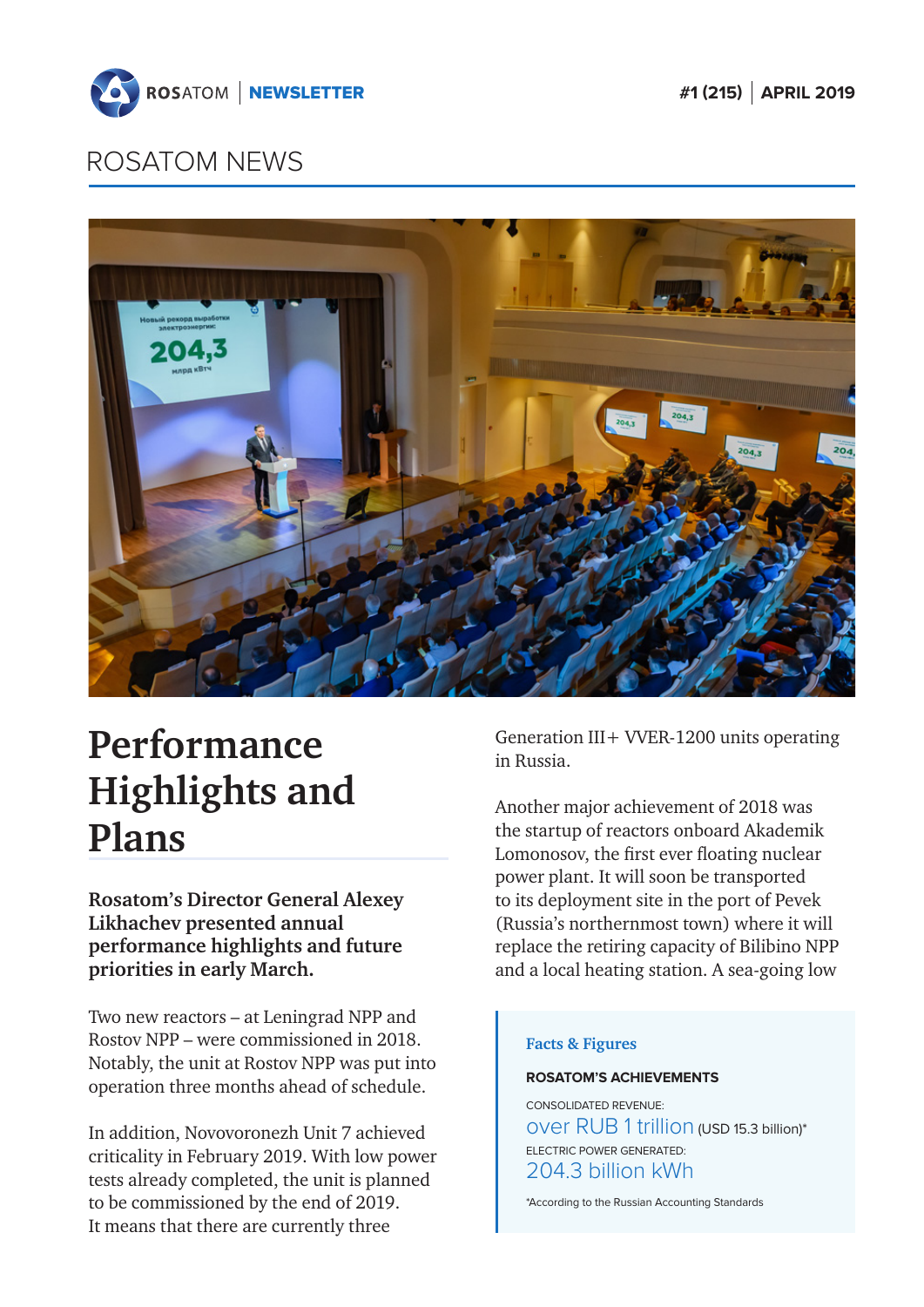<span id="page-2-0"></span>

power nuclear station attracts much interest from international customers who will be offered a floating nuclear power unit (FNPU) of improved design. AtomEnergoMash, Rosatom's power engineering division, developed the unit. It has an increased capacity of 100 MW and a 10-year refueling cycle.

Last year, Rosatom and China signed an agreement package for the construction of new reactor units at Tianwan and Xudabao, and cooperation in fast reactors and space exploration.

Uzbekistan and Serbia have joined the ranks of Rosatom's partners. In Uzbekistan, Rosatom will build a large capacity nuclear power plant. Serbia is interested in establishing a nuclear research center.

Rosatom's priorities for the years to come are international construction projects, fundamental research, new businesses, development of the Arctic, and digitalization.

For the first time ever, Rosatom's portfolio of contracts for its new products exceeded RUB 1 trillion (USD 15.3 billion) in 2018. Nuclear medicine, wind generation, composite materials, digital products and environmental projects remain areas of strategic concern.

Last year Rosatom began the construction of a plant in Tatarstan to manufacture the PAN (Polyacrylonitrile) precursor for carbon fiber. Automated control systems are another product that is popular with Rosatom's customers. Revenue from sales of control automation components reached RUB 15 billion (USD 229 million).

In late 2018, the Russian government enacted a new law giving Rosatom more powers

in the Arctic, particularly in respect of the Northern Sea Route development. Rosatom is now responsible for navigation on the route and its infrastructure. The goal is to maintain the year-round navigation and increase the freight traffic to 80 million tons by 2024.

Rosatom has also adopted its Digitalization Strategy 2030. The document provides for internal digitalization, new products to be brought to market, and participation in the national digitalization program.



# **ATOMEXPO 2019: Planning the Future**

**On April, 15-16 Sochi will host the 11th International Forum ATOMEXPO dedicated to the contribution of nuclear technology to the UN Sustainable Development Goals.**

This year its key topic will be "Nuclear for Better Life."

ATOMEXPO 2019 will feature top industry speakers, including chief executives of major nuclear vendors, heads of international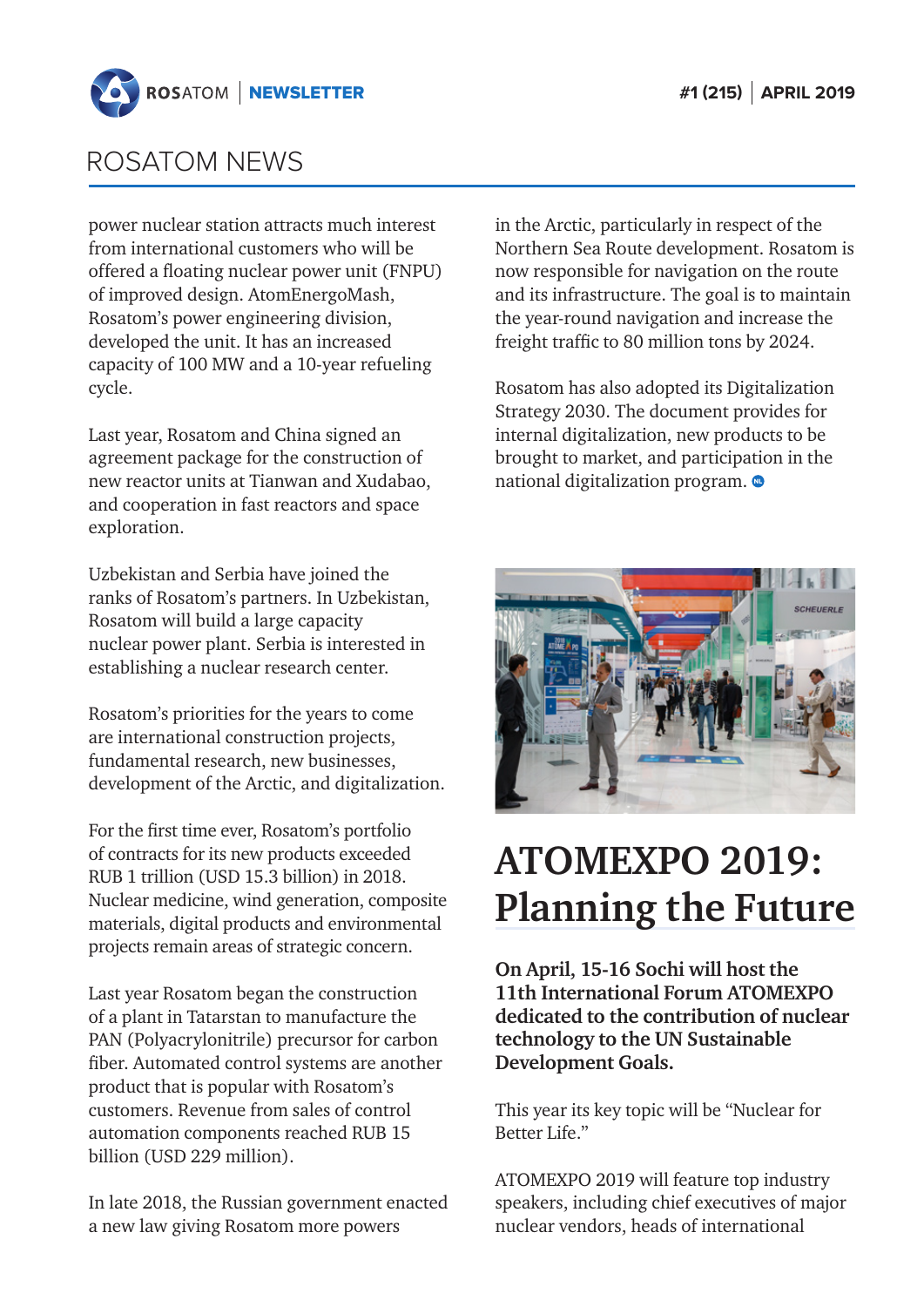

and public organizations, government bodies and pro-nuclear activists. Among the speakers will be Rosatom's Director General Alexey Likhachev, WNA Director General Agneta Rising, OECD NEA Director General William D. Magwood and pro-nuclear environmentalist Michael Shellenberger, among others.

### **"Increasingly more countries become aware that they need nuclear technology as it is capable of making a great contribution to the sustainable development goals,"**

Sergey Kirienko, First Deputy Chief of Staff of the Presidential Administration of Russia and Chairman of the Supervisory Board of Rosatom, said in his address to the attendees of the Forum.



The UN Sustainable Development Goals include access to affordable and clean energy, innovation, good health and well-being, and fighting climate change.

ATOMEXPO 2019 will focus on the discussion of global carbon-free prospects, responsible attitude to the environment and natural resources, 'green' investments, and international partnerships. Round tables and panel sessions will be primarily devoted to non-energy applications of

#### **For reference:**

The first ATOMEXPO Forum was held in 2009. Last year's 10th Anniversary Forum ATOMEXPO 2018 was attended by over 4,000 people representing more than 600 companies from 68 countries. 39 partnership and cooperation agreements, including commercial contracts, were signed on the sidelines of the Forum. The area of the exhibition exceeded 20,000 square meters.

nuclear and radiation technologies in industry, science, medicine and agriculture, knowledge management, best management practices, and digital solutions for municipal infrastructure and improvement of living standards.

**"Nuclear has long proved to be a reliable source of base load. It supplements renewable sources of power, decreases risks related to their instability, and contributes to carbon-free economy and reliable power supply,"** OECD NEA Director General William D. Magwood, IV said in his address to the participants of the Forum.

The opening day of the Forum will feature the ATOMEXPO Awards given to the international companies in recognition of their contribution to the development of the global nuclear industry and use of nuclear energy for the good of humankind. Applications for awards have been received from 25 countries.

The exhibition organized as part of the Forum will present a wide range of nuclear technology applications related to both energy generation and non-energy industries. The area of the exhibition will exceed 13,000 square meters.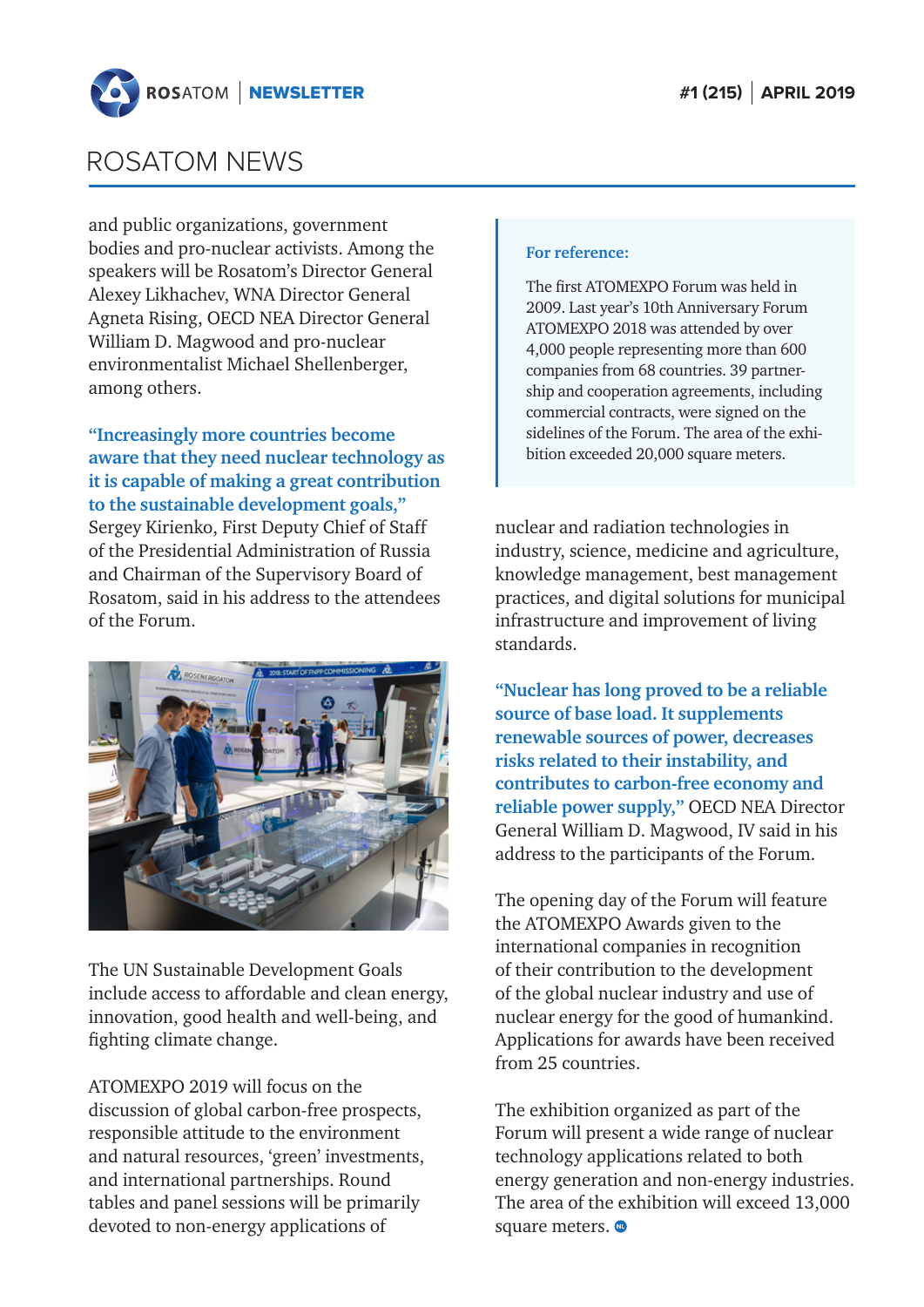<span id="page-4-0"></span>



## **Atomic Collaboration**

**The Russian-Chinese cooperation in the nuclear dates back several decades and keeps gaining momentum. On March 7, in Beijing, Rosatom's nuclear engineering division and China National Nuclear Corporation (CNNC) signed a general contract for the construction of Tianwan Units 7 and 8 and a contract for engineering design of Xudabao Units 3 and 4.**

The contracts were prepared as a part of a record set of agreements signed in Beijing on June 8 . **"In fact, we made a partnership program for decades to come,"** Alexey Likhachev, Director General of Rosatom, said. **"Through many years of cooperation with our long-standing and reliable partners – China Atomic Energy Authority (CAEA), National Energy Administration and CNNC – we have developed strong relations of mutual trust."**

New power units of the Tianwan and Xudabao nuclear power plants will feature Generation III+ VVER-1200 reactors. They will be based

#### **For reference:**

Along with the construction of four reactor units at two nuclear power plants, the set of agreements signed between Russia and China on June 8 provides for the parties to join their forces to build a pilot CFR-600 fast neutron reactor. Since Russia has extensive expertise in the design and operation of fast reactors, it will supply CFR-600 components and fuel, train Chinese operators, grant licenses for Russian-developed calculation codes, and audit technical documents.

Advanced Russian-designed solutions are also used in the Chinese Lunar Exploration Program. Last December China launched a robotic lander and a rover as part of its Chang'e 4 lunar exploration mission to the far side of the Moon. Two 120 W and 4 W radioisotope heater units (RHUs) for the mission were designed and manufactured at the Russian Research Institute of Experimental Physics in 2018. Composite heat insulation bodies for the RHUs were produced at NIIGrafit. Mayak, another Rosatom Group company, produced radioisotope fuel pellets.

on the same project design as the Leningrad NPP-2, which is currently under construction.

**"The initial design will be slightly changed to adapt to a different type of soil, climate and water supply. Besides, the customer has a number of specific requirements for nuclear, radiation, fire and environmental safety,"** Alexey Bannik, Rosatom engineering division Vice President for Chinese Projects, explained. **"Another important point is that the customer wants us to rely on the experience from our previous projects in China, particularly Units 3 and 4 of the Tianwan NPP. When constructing them, we used certain solutions from the Leningrad NPP, but there were some differences,**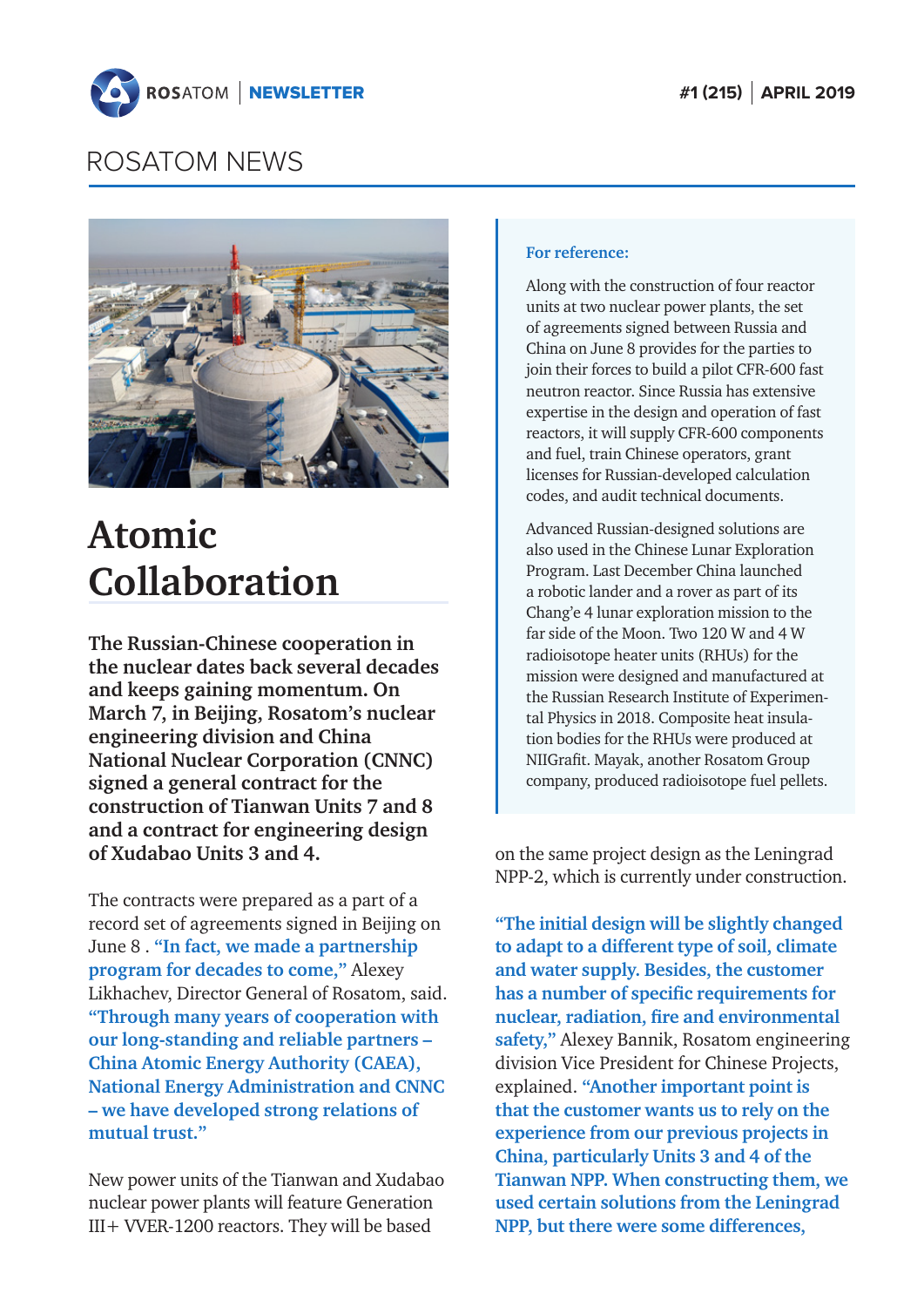<span id="page-5-0"></span>

**too. We will discuss with the customer what they want to use for Units 7 and 8 in order to make the units safe, take positive operating experiences into account, and reduce costs."**

Preparations and earthworks are already underway at the Tianwan site. **"The site is well known to us as we have built four units (with VVER-1000 reactors – RN) there. We will need no additional surveys,"** Alexey Bannik added. **"As for Xudabao, the second construction site, China has fully prepared it for six reactor units, and two of them will be built by Rosatom."**

At Tianwan, the parties will follow a long established procedure. Russia will design the nuclear island, develop technical specifications and safety guidelines, supervise the construction process, prepare key licensing documents, and supply the nuclear island equipment and certain safety systems. In turn, China will design the turbine island and supply the necessary equipment for it. Russia will be involved in every construction stage.

**"Construction and installation will be done entirely by the Chinese party. They might need our engineers to be present on site as representatives of the contractor and supervise construction and installation operations to be performed by China. As for our representative office in China, the two nuclear stations are located in different provinces too far from each other (Xudabao is located in the Liaoning province, about 1,000 km away from Tianwan – RN). We will have to establish an additional representative office almost mirroring that at the Tianwan site in Lianyungang. This is what is provided for in the contract,"** Alexey Bannik concluded.

According to the contract, first concrete will be poured at Tianwan 7 in May 2021, followed by Xudabao 3 in five months, Tianwan 8 in another five months, and Xudabao 4 in another five months. The time span between the beginning of construction at Tianwan 7 and Tianwan 8 will be as short as 10 months and even much shorter – just five months – between the start of construction at Tianwan 7 and Xudabao 3. The tasks are very ambitious in terms of timing, so every party to the project should concentrate their efforts to stay on schedule.  $\bullet$ 



# **Timeline of Criticality**

**With the startup stage completed on March 27, Novovoronezh Unit 7 was Russia's third Generation 3+ reactor to go critical. The other two reactors of the same design operate at the Novovoronezh and under-construction at the Leningrad II.**

Reactor startup is an important milestone in the commissioning of a nuclear power plant. It is the time when the operation of all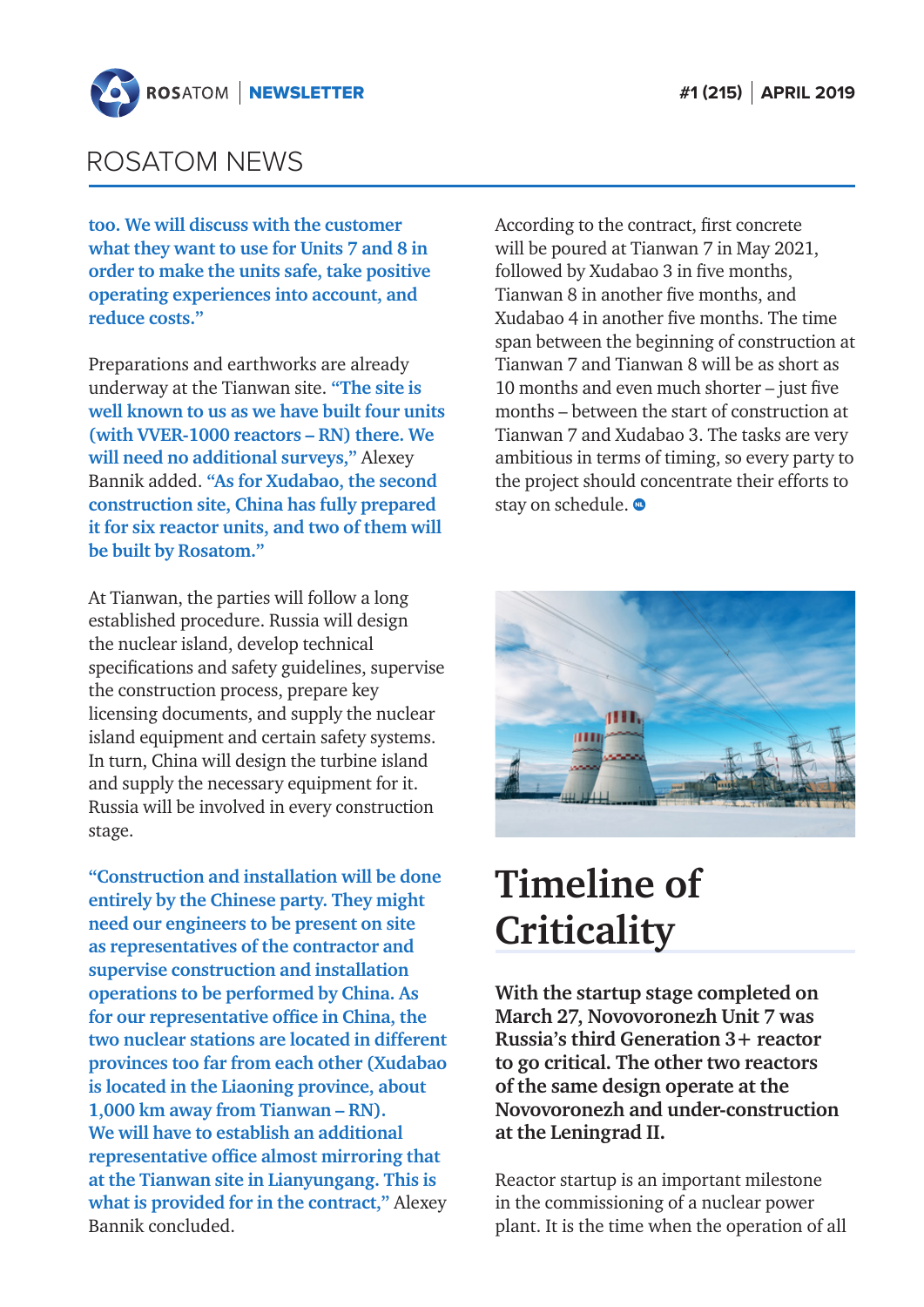

systems and components is monitored closely to confirm that they function as designed. On February, 19 the first fuel assembly was loaded into the core to mark the beginning of the reactor startup stage. After the fuel loading was completed on February 24, the reactor was assembled and the main circulation pumps were turned on to prepare the reactor for criticality and a set of low power tests.

On March 22, the reactor went critical. As the self-sustaining chain reaction began, the 'heart' of the power unit started beating. **"The process of achieving criticality went safe and on schedule thanks to the work we did timely and to the highest professional standards,"** Vladimir Povarov, Director of Novovoronezh NPP, commented on the event.

Maxim Tuchkov, a shift supervisor at Unit 7, took part in the commissioning of both cutting-edge nuclear reactors at the Novovoronezh. **"As we were preparing for Unit 7 to go critical, we remembered every lesson learned, optimized our operating procedures and knew what to expect."**

The criticality step is followed by a set of comprehensive neutronic measurements in the core. The purpose of the measurements is to confirm compliance with design specifications, test control and safety systems, including the radiation monitoring system, ventilation, and others. Only after they are tested, the turbine is connected to the reactor.

The series of low power checks, tests and measurements was completed on March 27 to signal the end of the reactor startup stage. During the stage, engineers measured operating parameters of the reactor core and neutronic performance after the first fuel

#### **For reference:**

Novovoronezh NPP is the world's first commercial nuclear power plant to use VVER reactors. Six more reactors have been commissioned here since the first one 55 years ago. Unit 3, 5 and 6 piloted VVER-440, VVER-1000 and VVER-1200 reactor designs. Units 4, 5 and 6 are currently in operation while the others have been decommissioned. Novovoronezh NPP is the largest producer of electric power in the Voronezh Region, with electricity supplied to neighboring regions as well.

Rosatom's engineering division acts both as the general designer and general contractor for the Unit 7 construction project. Innovative VVER-1200 reactors have a number of advantages over the previous generation of VVER reactors. The new design has a 20% higher capacity while requiring about 35% fewer operational personnel than VVER-1000. It has a 60-year design lifetime that can be extended for 20 more years. What really distinguishes the new generation of reactors is their one-of-a-kind combination of active and passive safety systems making a nuclear power plant capable of withstanding hurricanes, earthquakes and even a plane crashing right into the reactor building.

VVER-1200 is one of the most in-demand reactors in the world. The Generation III+ reactor design has been selected by Finland, Hungary, Bangladesh, Belarus and other countries. By now, Rosatom has 36 projects in different stage of implementation underway in 12 foreign countries.

loading and confirmed that all the systems were functioning in accordance with design specifications.

While performing the criticality tests, the staff of the nuclear power plant and subcontractors working on-site started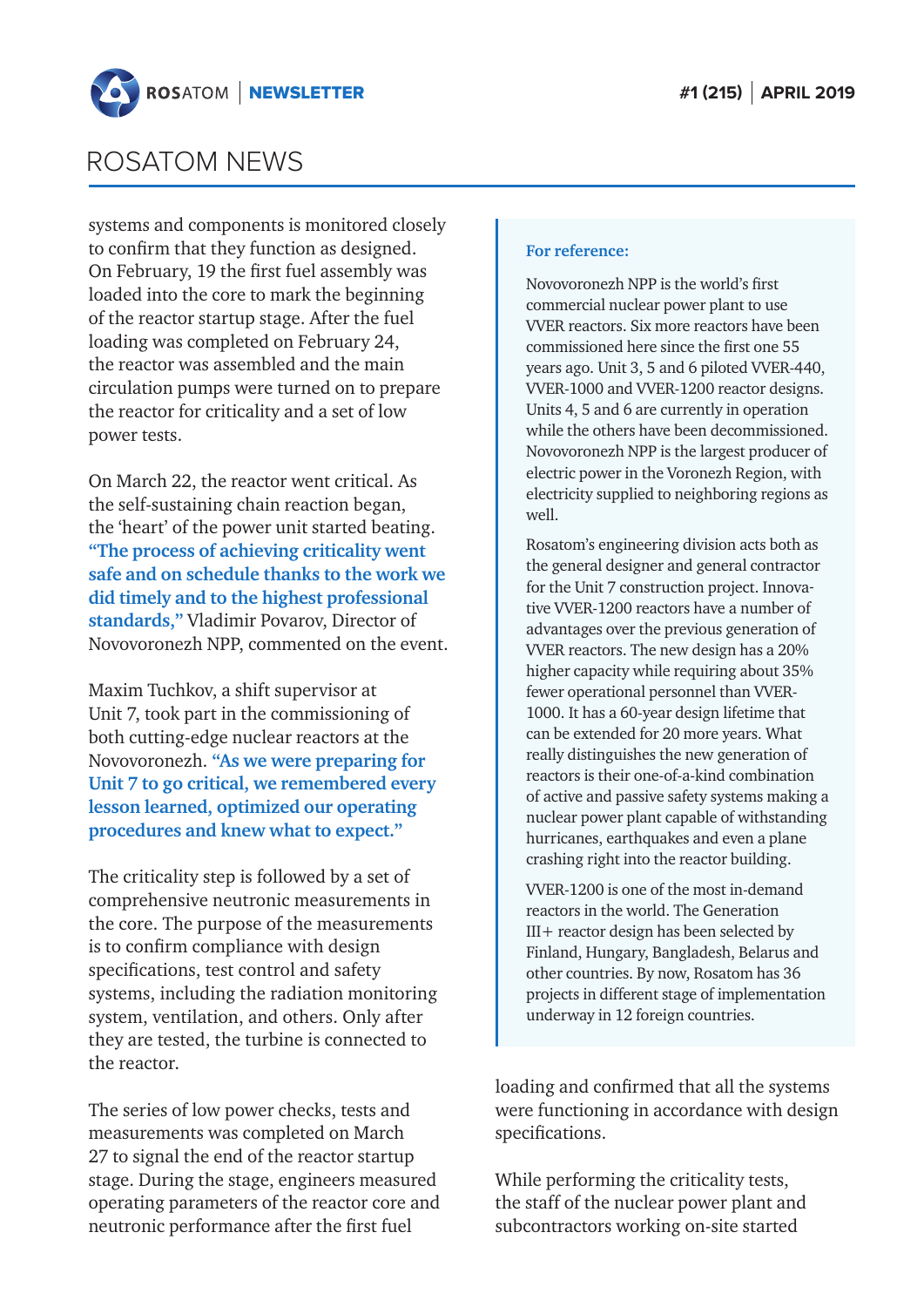<span id="page-7-0"></span>

preparations for the next stage of the commissioning process – power ascension and pilot operation – scheduled for the year end. After that, Novovoronezh NPP will pay over USD 15 million in local property taxes in  $2020.$   $\bullet$ 



## **Wild Edens Сomes to South Asia**

### **The premiere screening of Wild Edens: South Asia was held on March, 19.**

Wild Edens: South Asia, the third installment of the documentary series highlighting the issue of climate change, premiered in Mumbai, India. Focusing on flora and fauna in the unique natural habitats of India and Bangladesh, the documentary was filmed in a number of remote locations, including the Western Ghats, a varied landscape of Tamil Nadu, and the Sunderban Delta.

**"Along with our international partners, we take responsibility for resolving global environmental challenges and call upon** 

#### **For reference:**

Rosatom is the world leader in the production of safe and clean energy and a socially responsible company that acknowledges the need to preserve natural resources. Rosatom Corporation comprises 350 nuclear industry companies and research institutions.

Wild Edens is a multi-faceted project combining television, digital media, and offline events. All three movies were produced by Off the Fence Productions based in Bristol, England, the global headquarters of natural history filming.

**the world community to wake up and do the right thing. As Mahatma Gandhi once famously said, you should 'be the change that you wish to see in the world',"** Vadim Titov, Senior Vice President of Rusatom International Network, said at the event.

The Wild Edens project was initiated by Rosatom and broadcast by the National Geographic TV channel. Two previous episodes – Wild Edens: Russia and Wild Edens: Turkey – had a potential audience of more than 666 million people from 155 countries.

Wild Edens ambassador Freida Pinto, a Hollywood actress known for her roles in Slumdog Millionaire, Black Gold, and Escape from the Planet of the Apes, said at the premiere:

**"I have been learning a lot regarding the human-wildlife biodiversity connection in my role as ambassador of Wild Edens and as I keep going deeper into the research, the one thing that keeps coming up again and again as one of the biggest solutions is clean and green energy lowering**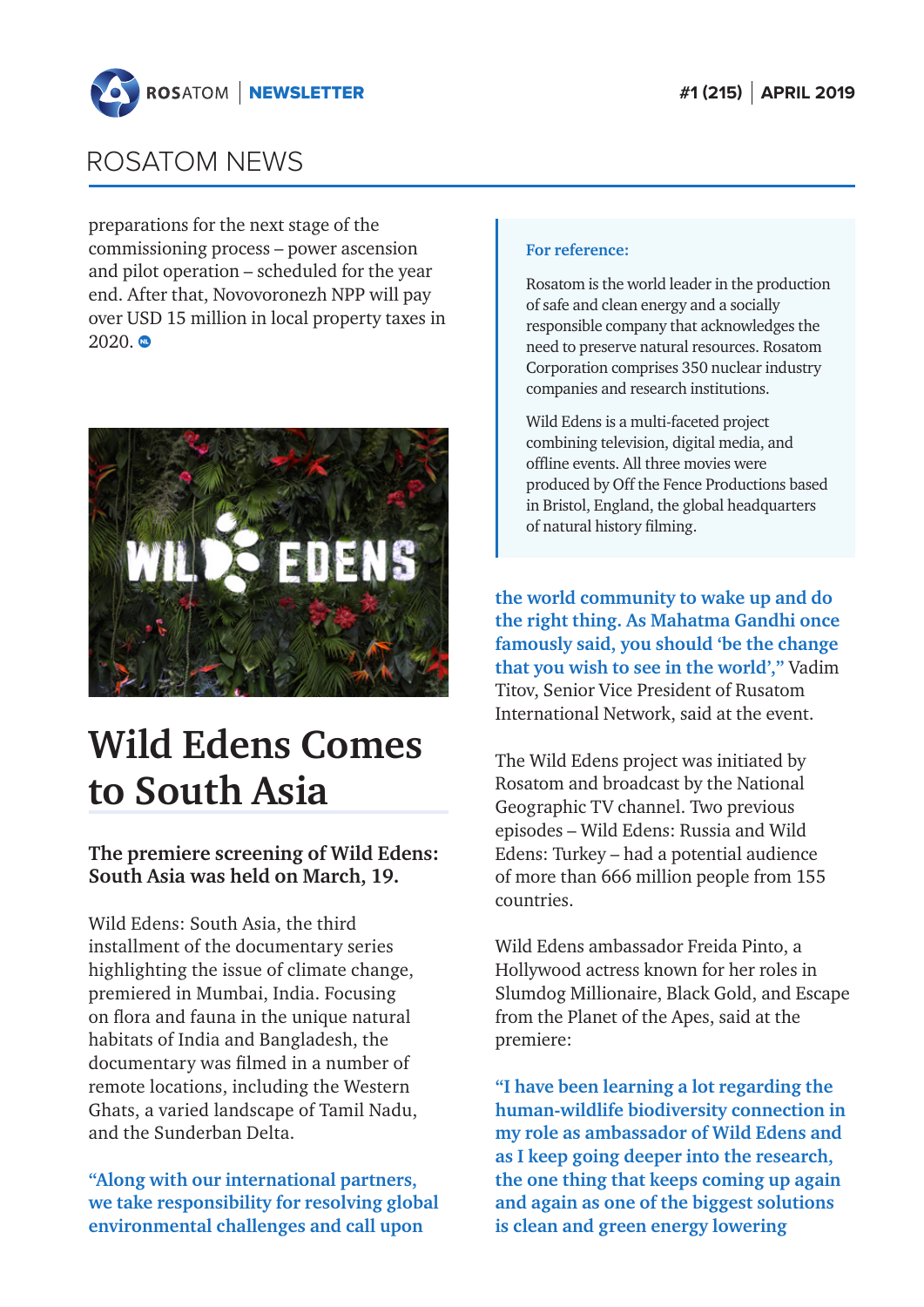<span id="page-8-0"></span>

### **carbon emissions and reducing carbon footprints."**

Each of the three episodes tells a story of pristine lands noted for exceptional natural beauty and inhabited by rare species, and shows how particularly vulnerable local ecosystems are to the effects of global warming. The project targets world communities in an attempt to raise awareness of climate change.

According to the Paris Agreement adopted in 2015, the increase in global average temperature should be kept below 2 degrees Celsius by 2100. The plan is to significantly reduce carbon emissions and, for that purpose, to gradually migrate from carbon generation to 'green', carbon-free sources of energy. To meet this international objective, the share of nuclear in the EU energy mix alone should reach at least 25% by 2050, says Pathways to 2050: Role of Nuclear in a Low-Carbon Europe, a report prepared by the European Atomic Forum (FORATOM) in late  $2018.$   $\bullet$ 

## **Rosatom Goes North**

**As a new infrastructure operator of the Northern Sea Route (NSR), Rosatom will be responsible for the development of navigation in the Arctic.** 

The law appointing Rosatom an NSR infrastructure operator was signed by Russian President Vladimir Putin on December 27, 2018. Rosatom will have to build the necessary infrastructure, including power



generation facilities, and develop the sea going fleet and vessel traffic services.

The Northern Sea Route is the shortest way between Northern Europe and the Far East going along the Russian coast of the Arctic Ocean through the Barents, Kara, Laptev, East Siberian, Chukchi and Bering Seas. NSR is a promising competitor to the Suez Canal since the shipping route from Murmansk (Russia) to Yokohama (Japan) through the Suez Canal is 12,500 nautical miles long while the Arctic route is only 5,770 miles.

President Putin set a task to increase freight traffic on NSR to 80 million tons by 2024. According to the estimates of Atomflot, a Rosatom Group company operating the nuclear icebreaker fleet, some 25 million tons of cargo will be transported already in 2019 with the primary cargo being liquefied natural gas.

**"To fulfill the task set by the president, we at Rosatom plan to work across different areas. First, we need a strong fleet of nuclear icebreakers, so we plan to build new icebreaking vessels for our fleet. The second overarching goal is to create new infrastructural facilities and upgrade existing ones in the region,"**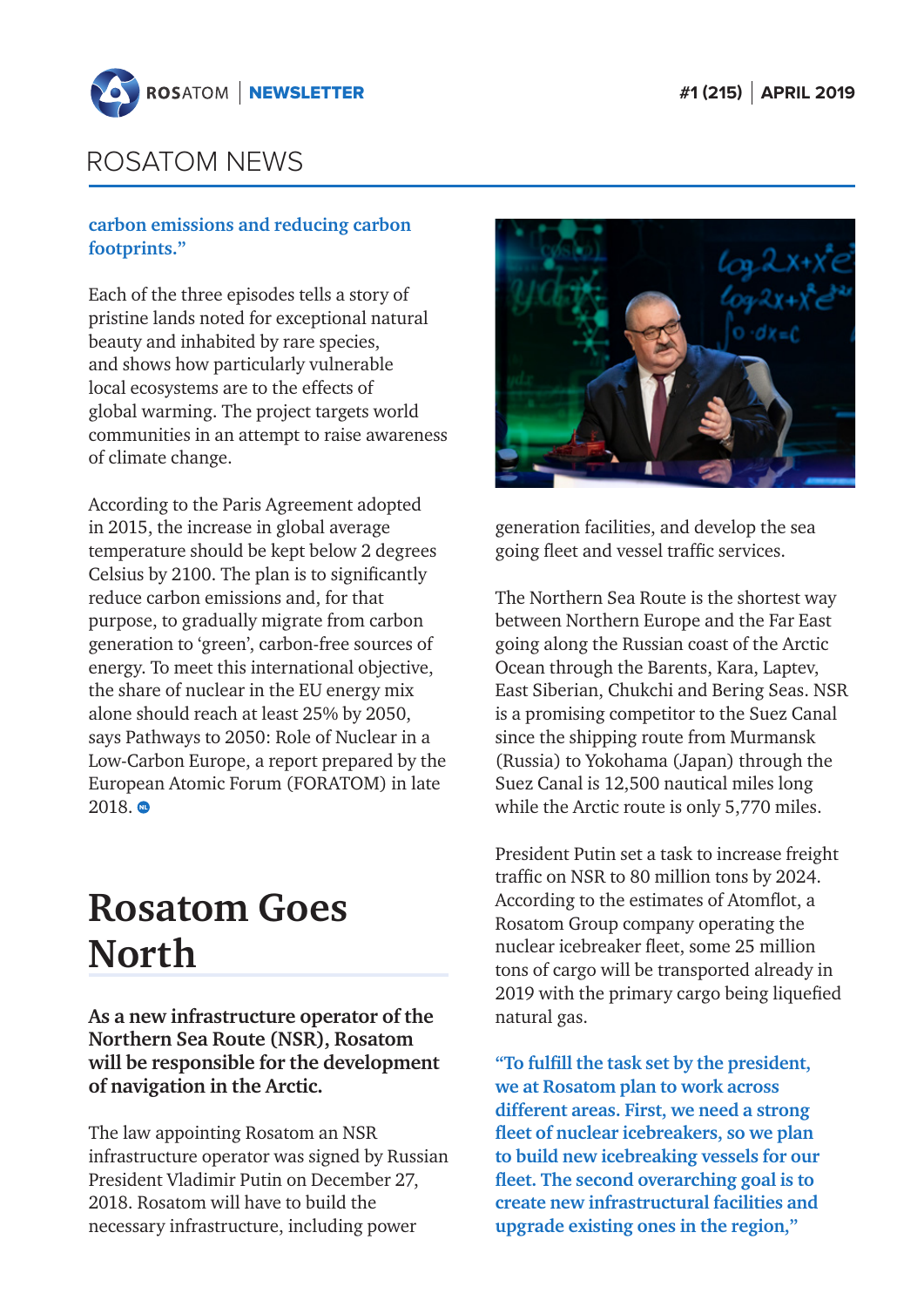<span id="page-9-0"></span>

Rosatom's Director General Alexey Likhachev commented on the company's plans.

Russia is the only country in the world to have a nuclear icebreaker fleet. Atomflot's nuclear icebreakers escort vessels on NSR, support scientific research expeditions and emergency rescue operations, and bring tourists to the North Pole.

Rosatom plans to increase the number of its vessels. Three multi-purpose nuclear icebreakers are currently under construction at the Baltic Shipyard in Saint Petersburg. They will be the largest and most powerful icebreaking vessels in the world and unlike operating icebreakers will be able to escort vessels both in deep and shallow water areas on the Northern Sea Route. The keel of Arktika (Arctic), the first Project 22220 nuclear flagship, was laid at the Baltic Plant in 2013. Construction of Sibir (Siberia), the second Project 22220 icebreaker, started in 2015 followed by Ural (Urals), the third in a series, in 2016.

**"We plan to sign contracts for the fourth and fifth multi-purpose nuclear icebreakers in 2019 and take a final decision on the construction of Lider (Leader), presumably at the Zvezda shipyard in the Far East,"** Mustafa Kashka, CEO of Atomflot, explained.

Environmentalists welcomed the appointment of a new NSR operator. **"The decision to manage the Northern Sea Route from a single control center is right. It is much more dangerous to divide the body of management tasks into multiple individual projects, which are harder to control,"**  Igor Chestin, Director of WWF Russia, said confidently.**"We have been already invited by Rosatom to join our efforts in ensuring environmental safety in the region."** The

WWF and Rosatom plan to establish natural sea reserves and jointly work to preserve and monitor rare species, such as walruses, polar bears, narwhals and beluga whales.  $\bullet$ 



# **Open for Cooperation**

### **Rosatom grows partnerships in Eastern Europe**

Russia is ready to implement the project of Belene NPP construction in Bulgaria if such an offer is made, Prime Minister Dmitri Medvedev said after the Russian-Bulgarian talks in Sofia in March. **"Russia's Rosatom truly has a lot of experience in similar projects, including those underway in the European Union,"** Medvedev added.

Rosatom is able to deliver the project within the shortest time possible, Sergei Prikhodko, First Deputy Chief of the Government Staff said. **"Most machinery and equipment for the nuclear island have been assembled and delivered to Bulgaria. Russian engineers did a large part of design and**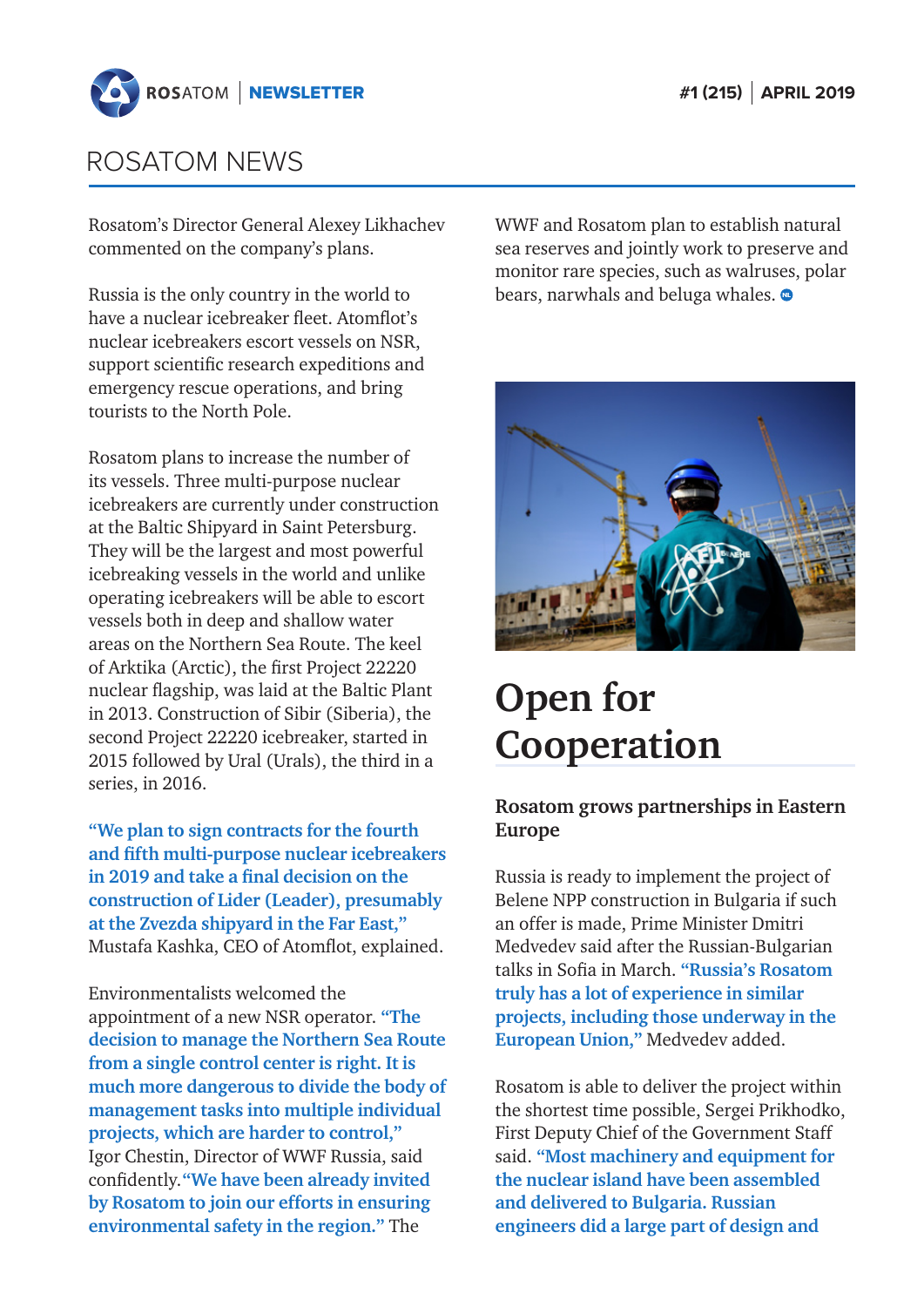

**licensing. This speaks in favor of Rosatom and its ability to finalize the nuclear plant construction within a short time period and remain Bulgaria's reliable partner for the entire lifecycle of the nuclear power plant,"** he said.

According to Rosatom's Director General Alexey Likhachev, initial investments made to date in the Belene are estimated at USD 1.7 billion.



In 2006, ASE, the Rosatom engineering division, won an international tender and was awarded a contract to build two Belene units. However, the project was suspended in 2009 by the Bulgarian government. In May, Bulgarian Prime Minister Boyko Borisov said that the country was planning to resume the nuclear project. In December 2018, Temenuzhka Petkova, Bulgarian Energy Minister, announced the terms and conditions to be offered to strategic investors. One of them was to use the machinery already delivered to the site to the maximum extent possible and follow the project design

approved earlier. **"Project costs should not exceed USD 11 billion, with the plant to be commissioned within the next 10 years. A mandatory condition is to provide Bulgarian subcontractors with access to construction contracts,"** Petkova stressed.

The Belene project is planned to be put out to tender next year.

Serbia is another country that shows interest in nuclear technology and a partnership with Rosatom. In late January, an agreement on cooperation nuclear energy technologies was signed during the visit of Russian President Vladimir Putin to Serbia. A declaration of strategic partnership aimed at building a nuclear science, technology and innovation center was signed as well.

**"Today, we are laying a strong foundation for the development of advanced technologies in Serbia for many years to come. A more efficient economy, agriculture, medicine or education and a higher quality of life are hardly achievable without civil nuclear energy,"** Nenad Popović, Serbian Minister of Innovations and Technology said.

**"Serbia has an outstanding background and potential to develop and use nuclear technologies. We have identified projects of mutual interest to join professional human resources and technical competencies of Russia and Serbia,"** Alexey Likhachev, Director General of Rosatom, said at the signing ceremony.  $\bullet$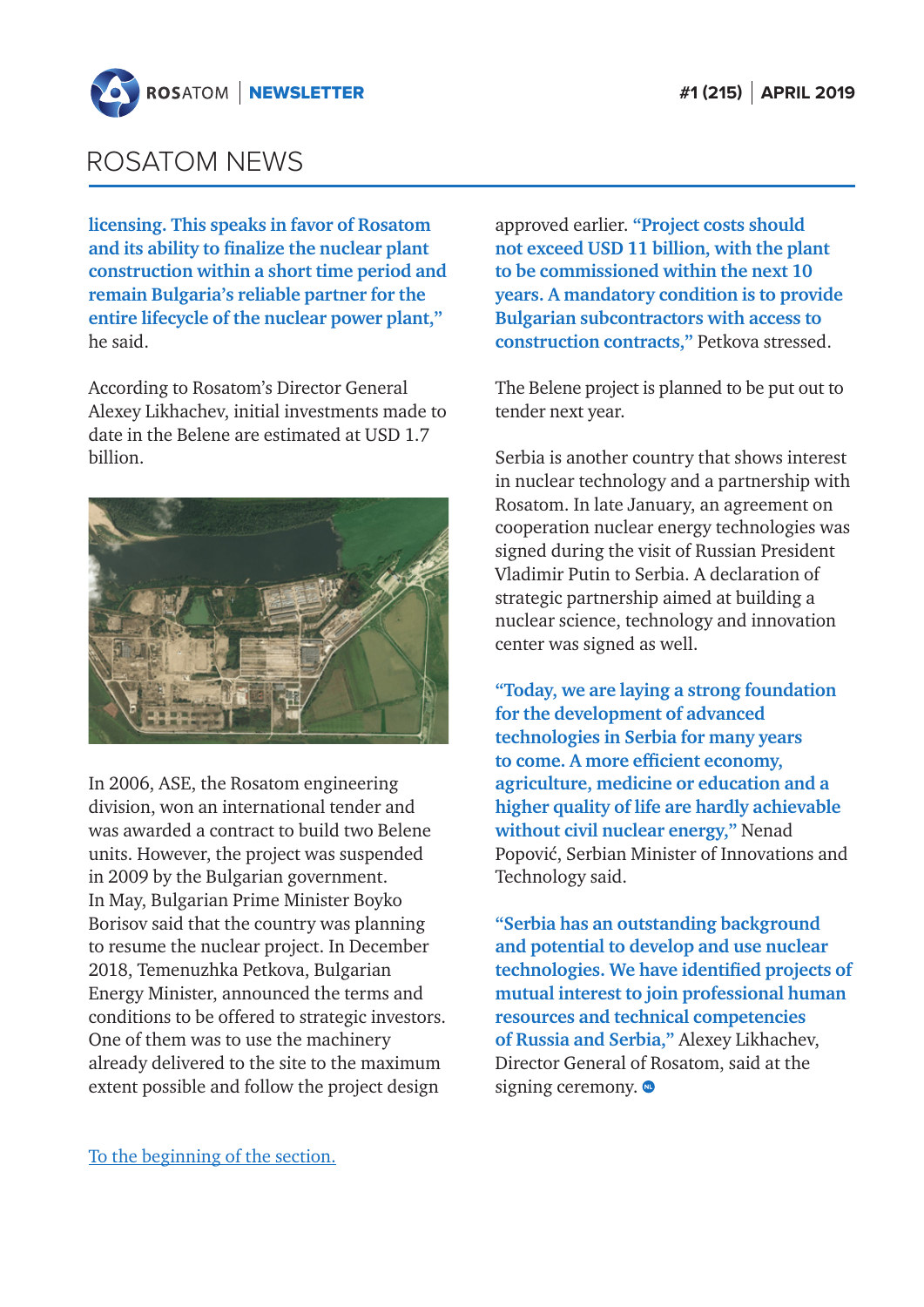<span id="page-11-0"></span>



## **The SMR race**

**Small modular reactors (SMRs) are one of the most promising areas of nuclear energy development and reactor technology. They are designed to be smaller, both physically and in the building footprint.** 

The SMR concepts are based on the same traditional scientific approach of a largescale reactor using fission to generate electric power up to 300 MW. SMRs are of particular interest due to the lower capital costs and ability to supply electricity in absence of large grid systems. They will play an important role in addressing energy security, economic and climate goals thanks to greater design simplicity, shorter construction times and lower costs.

World electricity production is around 25.100 TWh, and about 11% (~2500 TWh) is generated by about 450 nuclear power reactors.

However, approximately 2bn people have no access to electricity, largely due to underdeveloped infrastructure. This is where SMR technologies come into play.

### THE WORLDWIDE MARKET

Interest in SMR technologies is rapidly growing across the entire nuclear industry. There are more than 150 proposed SMR designs worldwide. Currently, there are several projects under construction: CAREM-25 in Argentina, KLT-40S and RITM-200 in Russia. In addition, NuScale project in the US is at the final design and licensing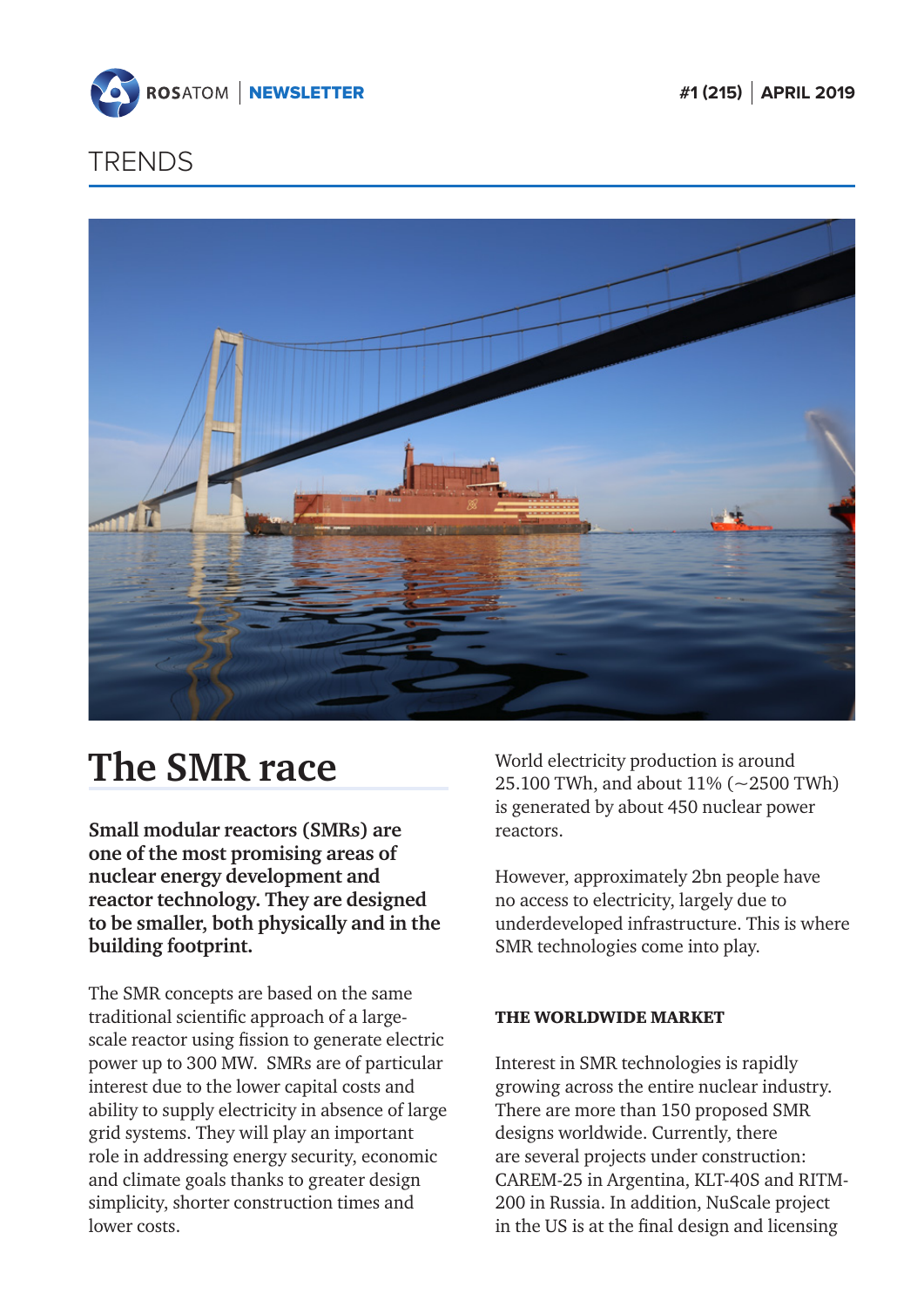

stage. PWR (pressurized water-water), fast neutron reactors or high-temperature reactors (mainly with gas coolant) based SMRs could be brought to life in 10–15 years. However, today we will focus on the current technology.

The NuScale project named MASLWR is a built-in unit with PWR reactor type of 45 MW. The first plant is to be completed in 2026 at a site of the Idaho National Laboratory. It was developed jointly by the Laboratory and the University of Oregon. The NuScale Power Inc. was founded to commercialize the project in 2007. The project has been in development since 2000. The reactor building is designed to fit 12 SMRs. Each NuScale power unit has a thermal output of 160 MW and an electrical output of 50 MW with the plant totalling at 600 MW. The procedure for obtaining a license from the US Nuclear Regulatory Commission (NRC) began in February 2018 and the regulator is to finalize its safety assessment report by August 2020.



*«Nuclear is ideal for dealing with climate change, because it is the only carbon-free, scalable energy source that's available 24 hours a day»*

**The Microsoft Corp co-founder Bill Gates**

The Westinghouse Electric Company also boasts its latest innovation in small, innovative W-SMR producing over 225 MW. The Westinghouse SMR fuel design started back in 2011 with the main concept of Robust Fuel Assembly (RFA) technology of the Westinghouse AP-1000 large-scale reactor. Preliminary design of the W-SMR project has been finalized. The plan is to manufacture units at the UK facilities and ship them over.

The SMR programme in the UK is desperately needed to ensure that by 2030 it could be an important element in the revitalization of nuclear expertise in the country. The deal for the construction of such low-capacity SMR plants, estimated at USD 340 million, will help creating hundreds of jobs in the UK nuclear sector. The British government has ranked companies offering their small reactor designs. These include NuScale Power, Urenco (high-temperature gas reactor, U-battery), Westinghouse (Westinghouse SMR), Moltex Energy (Fast Molten Salt reactor), GE Hitachi (Fast Sodium PRISM), CNNC (Chinese PWR ACP-100), Rolls-Royce (PWR). Rolls-Royce is a top leader of the SMR programme in the UK, with a strong experience in SMR technologies for civil nuclear applications since the early 1990's. The Rolls-Royce-guided UK consortium is aiming to provide its SMR supplying 220- 440 MW of installed power in dependence on reactor configuration, which will boost the economy by \$130bn in 2030-2050, creating  $\sim$  40,000 jobs. According to the estimates, gross value added (GVA) indirect contribution of USD 93bn will be impacted to the UK economic system.

Argentina is now the closest to operating a 25 MWe demonstration modular reactor. CAREM-25 is an integral type of PWR, which has been in construction since in 2014 close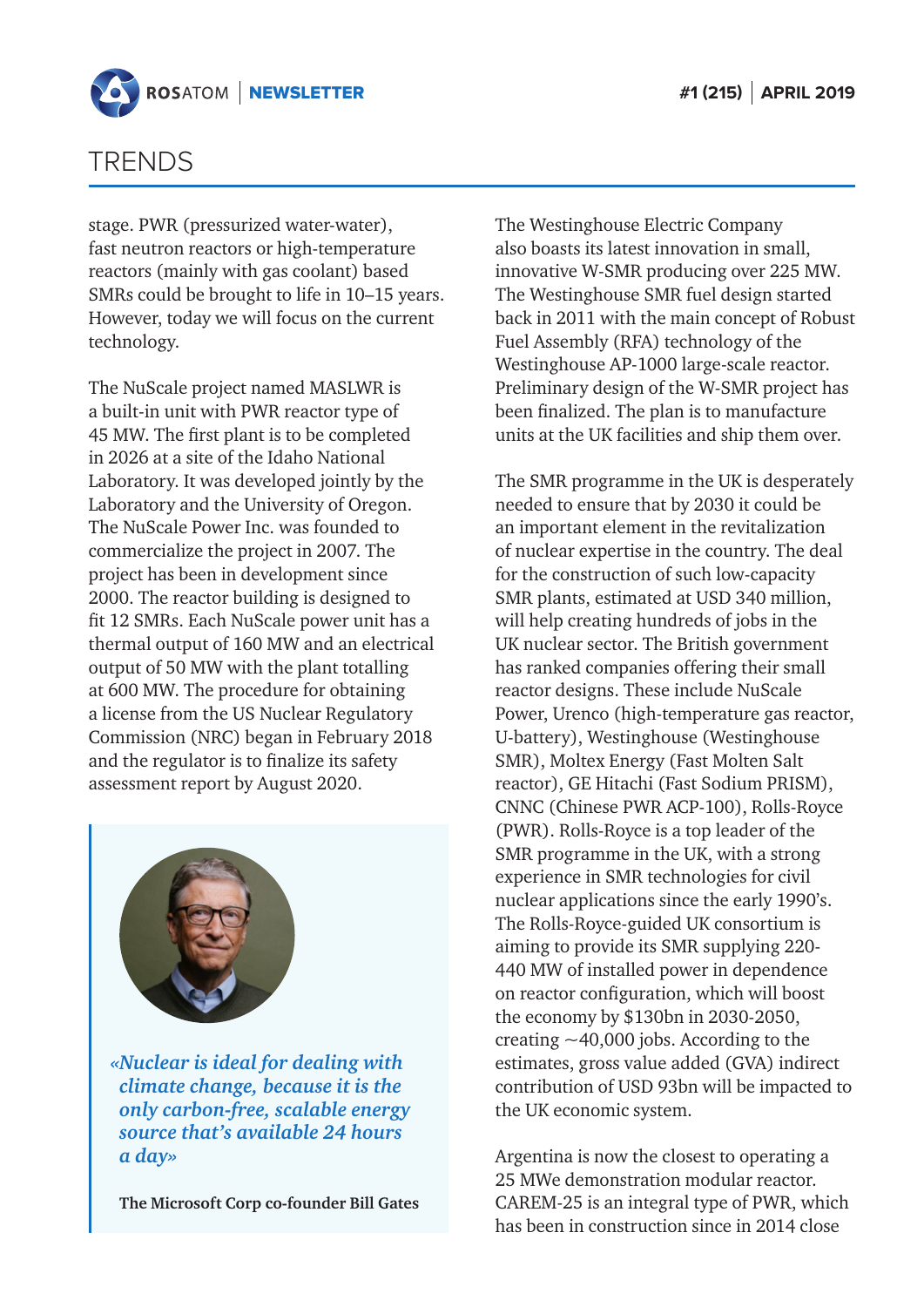<span id="page-13-0"></span>

to the Atucha NPP. This is purely Argentinian technology and local manufacturers are expected to supply 70% of the equipment and materials. The project was developed as an energy source for regions with low consumption and could be used for desalination plants.

### RUSSIAN ACHIEVEMENTS

Russian Akademik Lomonosov is the world's only floating power unit (FPU). Named after Russian scientist Mikhail Lomonosov, it is the first in the series of low-capacity mobile power units. On May 19, 2018, Akademik Lomonosov was successfully towed from its construction site at the Baltic Shipyard in Saint Petersburg to Rosatom's icebreaker maintenance site in Murmansk. It is currently undergoing comprehensive tests. Once these are completed, the FPU will be tugged to its port of destination in Pevek, Russia's northernmost town.

In Pevek it is intended to replace outgoing capacities of the Bilibino NPP and Chaunsky CHPP. The FPU comprises two KLT-40C reactors, each of 35MW capacity, together generating up to 70MW of electricity and 50 Gcal/h of heat under nominal operation conditions, which is enough to supply power to a town of about 100,000 residents.

The FPU vessel's design ensures resistance to collisions with icebergs as well as a 7-meter wave impact and hurricane wind of up to 200 km/h, making the ship virtually unsinkable and invulnerable to natural disasters.

The second generation of the FPU technology, optimized floating power unit (OFPU) is currently in the works. The OFPU will be smaller than its predecessor,

yet more powerful. It is envisaged to have two RITM-200M reactors, each of 50MW capacity. This model of the floating power unit will be offered for export. It is expected to generated electricity at a cost comparable to that of diesel power plants.

Overall, fighting for the first place in the SMR race, main power giants are in the process of justification of their first implemented projects of low-power nuclear power plants and their real economy, which will determine the volume of the market and its possible saving role for the entire global nuclear industry. Therefore, let see if there will be built one in the foreseen future.



## **Performance in Focus**

**A long-awaited recovery has finally begun as the uranium market shows certain signs of improvement, according to Kazatomprom, a major global producer of natural uranium. The company has published its IFRS financial statements for 2018 and demonstrates consistent earnings.**